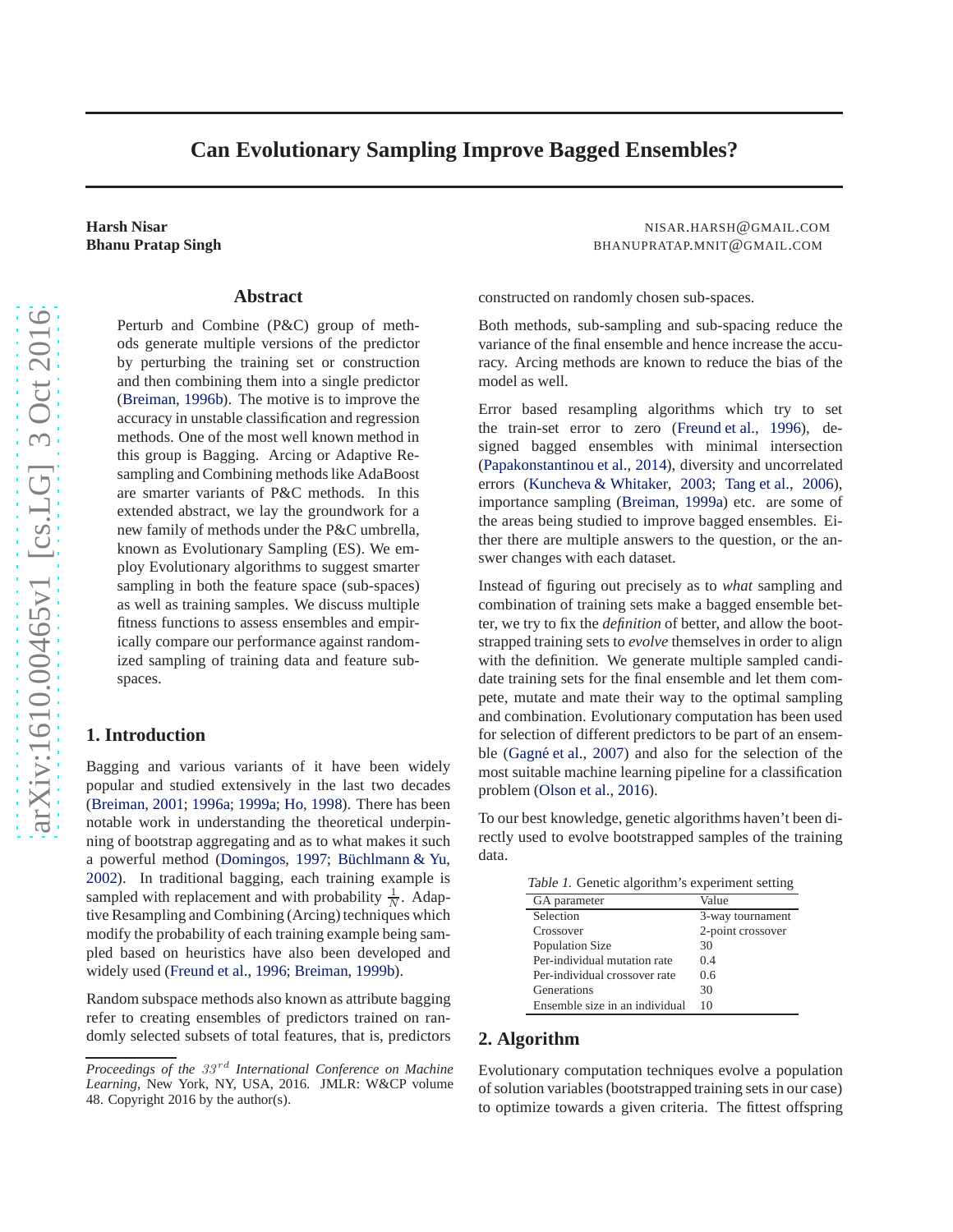|                |                |                        |              | Sub-sampling  |              | Sub-spacing   |              |
|----------------|----------------|------------------------|--------------|---------------|--------------|---------------|--------------|
| Data Set       |                | Parameters             | <b>FEMPO</b> | <b>FEMPT</b>  | <b>FEGT</b>  | <b>FEMPO</b>  | <b>FEGT</b>  |
| <b>Servo</b>   |                | HOF - Mean (Std. Dev.) | 0.16(0.11)   | 0.2(0.43)     | 0.26(0.23)   | 0.25(0.29)    | 0.59(0.52)   |
| Nr. Inputs     | $\overline{4}$ | FI - Mean (Std. Dev.)  | 0.20(0.15)   | 0.2(0.38)     | 0.28(0.32)   | 0.71(0.63)    | 0.72(0.49)   |
| #Training      | 167            | Win $(\%)$             | 64           | 43            | 52           | 94            | 65           |
| #Test          | 10%            | p-value                | $\Omega$     | 0.475         | 0.47         | 0             | 0.01         |
| Ozone          |                | HOF - Mean (Std. Dev.) | 18.20 (4.77) | 18.28(6.02)   | 18.79 (5.62) | 18.48 (5.38)  | 19.11(5.98)  |
| Nr. Inputs     | 8              | FI - Mean (Std. Dev.)  | 18.12 (4.58) | 18.15(5.62)   | 19.66(6.55)  | 20.16(5.59)   | 20.27(6.02)  |
| #Training      | 330            | Win $(%)$              | 51           | 52            | 57           | 67            | 62           |
| #Test          | 10%            | p-value                | 0.71         | 0.59          | 0.025        | $\Omega$      | 0.01         |
| <b>Boston</b>  |                | HOF - Mean (Std. Dev.) | 12.49(6.88)  | 13.09 (7.09)  | 12.74(5.4)   | 20.78 (11.35) | 21.02(12.23) |
| Nr. Inputs     | 12             | FI - Mean (Std. Dev.)  | 12.96(6.76)  | 13.11(6.6)    | 13.95 (6.96) | 25.07 (13.41) | 27.8(15.06)  |
| #Training      | 506            | Win $(%)$              | 63           | 48            | 58           | 75            | 81           |
| #Test          | 10%            | p-value                | 0.16         | 0.93          | $\Omega$     | $\Omega$      | $\Omega$     |
| <b>Abalone</b> |                | HOF - Mean (Std. Dev.) | 4.93(0.37)   | 5.025(0.402)  | 4.81(0.26)   | 5.09(0.59)    | 5.02(0.54)   |
| Nr. Inputs     | 8              | FI - Mean (Std. Dev.)  | 4.92(0.35)   | 5.012 (0.409) | 4.86(0.22)   | 5.49(0.71)    | 5.4(0.62)    |
| #Training      | 4177           | Win $(\%)$             | 54           | 40            | 72           | 90            | 84           |
| #Test          | 25%            | p-value                | 0.42         | 0.25          | $\Omega$     | 0             | $\Omega$     |

Table 2. Results comparing performance of first individual (FI) and hall of fame (HOF) on unseen data. Values are averages (standard deviations) over 100 runs. Statistical tests are p-values of paired t-tests on the test mean squared error (mse) compared between FI and HOI. Win(%) is the proportion of runs where HOF had a lower mse than FI on unseen data.

across all the generations is considered as the most optimal solution. In Evolutionary Sampling (ES), we followed a standard Genetic Algorithm. Initially, a population of multiple ensembles is generated by randomly sampling from the training data multiple times. Each ensemble (henceforth referred to as an individual) in a generation is evaluated based on a fitness function. Fit individuals are selected for the next generation. After this, crossover is applied on a fixed percentage of individuals wherein two individuals swap their predictors. Post this, a fixed percentage of individuals unaffected by crossover undergo a random mutation. Randomly selected member datasets from the selected individual have some of their rows/features deleted, replaced or inserted with equal probability. In feature subspacing the features are subject to perturbation whereas in sub-sampling rows are perturbed.

We've used the Python package DEAP [\(Fortin et al.](#page-2-0), [2012](#page-2-0)) to implement ES. GA parameters are shown in table [1.](#page-0-0) As suggested before, instead of understanding as to what makes a bagged ensemble better, we try to rely on the definition of better and try to evolve our ensemble into the same. The fitness function is what guides the sampling and combination of the different sampled datasets. We propose three fitness functions and then try to analyse their performance.

*FEMPO*: Fitness Each Model Private Out of Bag. It takes each predictor part of the candidate ensemble and measures their performance on the samples that were left out of it's training bag [\(Breiman](#page-2-0), [1996c\)](#page-2-0). Final fitness of the ensemble is the mean of each model's RMSE.

*FEMPT*: Fitness Each Model Private Test. It is the average of the performance of member predictors on a private testset which is held out for each sampled dataset during its instantiation.

*FEGT*: Fitness Ensemble Global Test. During the start of the algorithm, 20% of the training data is set aside. Each ensemble's prediction is based on the average prediction of it's member predictors. RMSE is calculated against the set aside global test.

## **3. Experiment**

We conduct experiments on two variants of sampling : Subsampling and Sub-spacing. Sub-sampling works on sampling training examples, whereas sub-spacing works on generating multiple feature sets. We conduct our experiments on 4 benchmark datasets [see table 2]. We compare the mean squared error of the first individual (FI) of the first generation with the hall of fame (best individual) after 30 generations. We assume that the first individual in the first generation is representative of an ensemble which randomly samples its rows or features like in traditional bagging. We try to analyse whether ES is able to evolve better ensembles starting from random specimens. We uniformly use an unpruned Decision Tree Regressor with max depth arbitrarily set as 5.

#### **4. Results and conclusion**

A 50% win-ratio would suggest that the performance of the ensemble after undergoing ES is better than its random counterpart only half the times. Mean MSE and standard deviation of the same is also a good metric to compare ES with random instantiation. The null hypothesis in the paired t-test suggests that the average mean squared error between the two methods is the same. If the p-value is smaller than a threshold, then we reject the null hypothesis of equal averages.

In sub-sampling, FEMPO and FEGT performs equally or